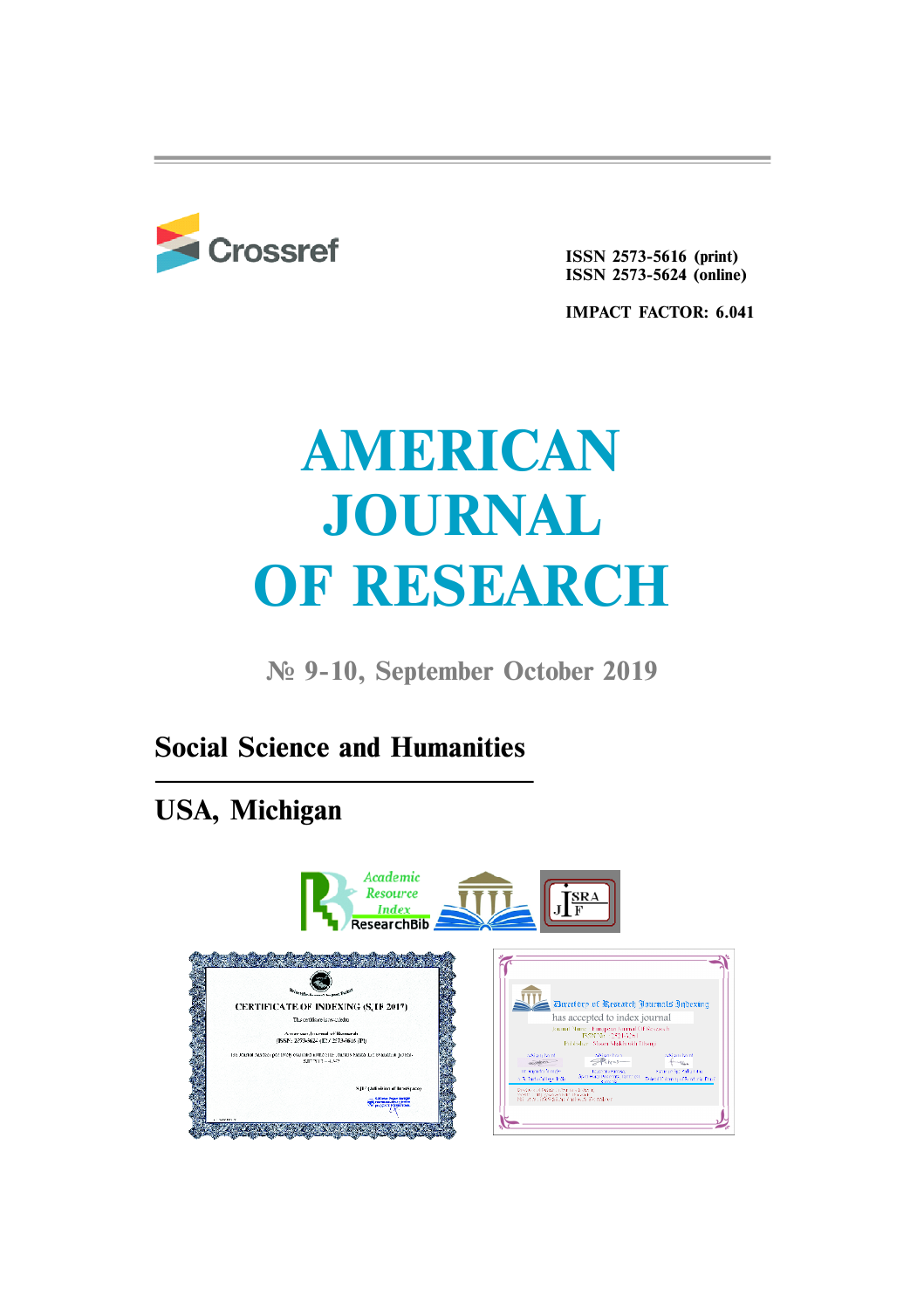### **AMERICAN JOURNAL OF RESEARCH**

**Founder and publisher Robert Hart**

*Published since January 2017 year. Issued Monthly.* **Editorial office: Mailing address: 8223 Lakeshore Rd., Lexington, Michigan 48450, USA Phone:** *+1 348-498-3736* **Internet address:** *http://www.journalofresearch.us* **E-mail:** *info@journalofresearch.us* **Circulation 200 copies. Free of charge. IMPACT FACTOR: 6.041**

| Chief in Editor                                                                                            | Robert Hart                         | Country: USA, Michigan<br>Area: (social science and humanities)<br>E-mail: info@journalofresearch.us |
|------------------------------------------------------------------------------------------------------------|-------------------------------------|------------------------------------------------------------------------------------------------------|
| <b>Editorial board</b>                                                                                     |                                     |                                                                                                      |
| Professor in National<br>University of Cordoba in<br>Argentina                                             | <b>Sebastian</b><br><b>Viqueira</b> | Specialization: Social science and<br>Humanities Country: Argentina                                  |
| Assistant professor in<br>Faculty of security-<br>Skopje                                                   | Marjan<br>Gjurovski                 | Specialization: Social science and<br>Humanities Country: Macedonia                                  |
| Doctor of science,<br>professor                                                                            | J. Edward<br><b>Halcomb</b>         | Specialization: Social science and<br>Humanities Country: USA                                        |
| Professor in Eötvös<br>Lorá nd University                                                                  | Judit Kozma                         | Specialization: Social science and<br>Humanities Country: Budapest, Hungary                          |
| Professor in<br>Criminology at the<br>Faculty of Criminal<br>Justice and Security<br>University of Maribor | Gozard<br>Mesko                     | Specialization: Social science and<br>Humanities Country: Slovenia                                   |
| Assistant professor                                                                                        | Dave Haddad                         | Specialization:<br>Social science, arts<br>Country: USA                                              |
| Professor in University<br>of Utrecht                                                                      | Dina Siegel                         | Specialization: Social science<br>Country: Netherlands                                               |
| Assistant professor in<br>Faculty of Law,<br>University of Zagreb                                          | Aleksandar<br><b>Marsavelski</b>    | Specialization: Social science and<br>Humanities Country: Croatia                                    |
| Doctor of science                                                                                          | <b>Mihails</b><br><b>Gernousovs</b> | Specialization: Social science and<br>Humanities Country: Latvia                                     |